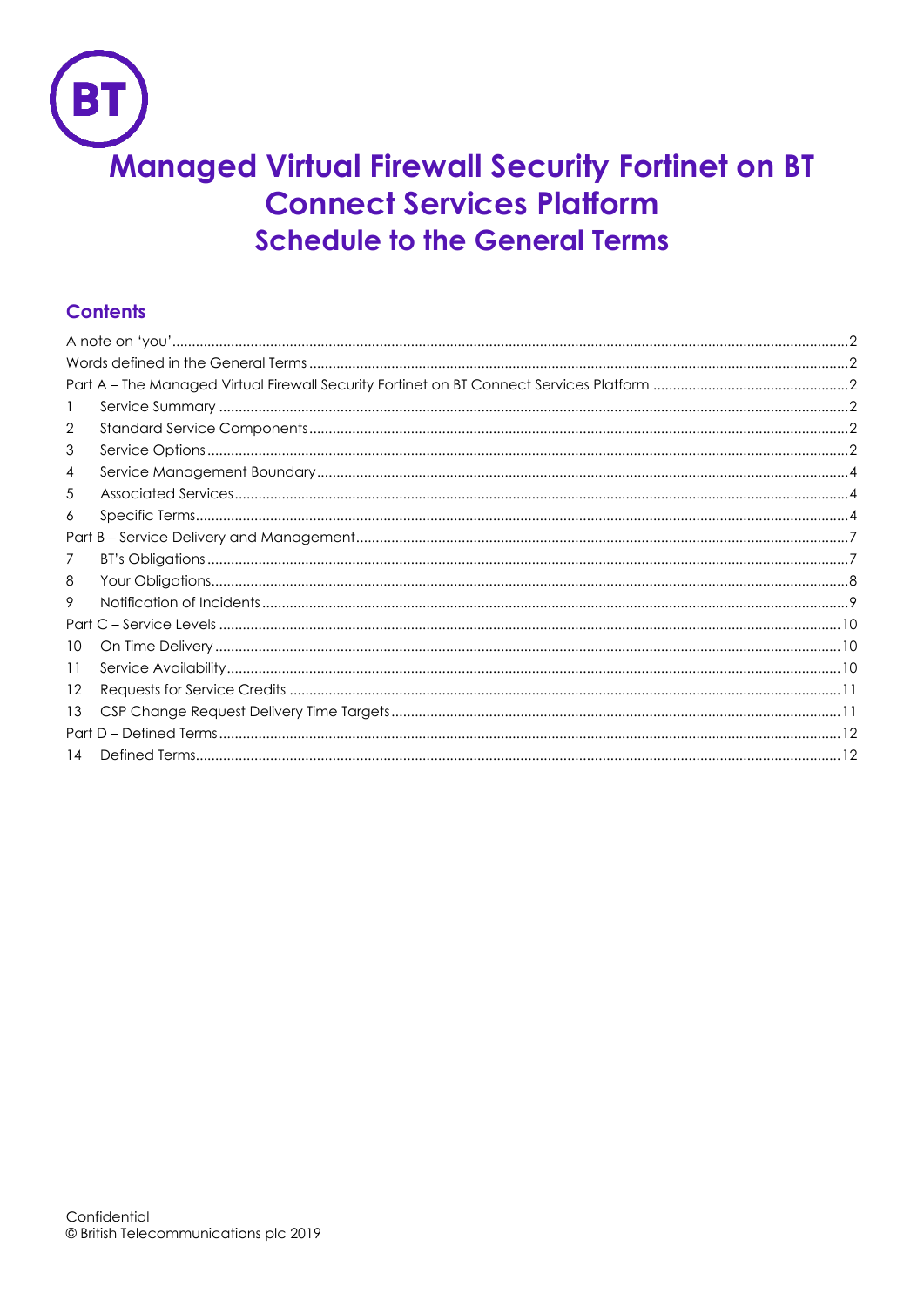

## <span id="page-1-0"></span>**A note on 'you'**

'You' and 'your' mean the Customer.

#### <span id="page-1-1"></span>**Words defined in the General Terms**

Words that are capitalised but have not been defined in this Schedule have the meanings given to them in the General Terms.

## <span id="page-1-2"></span>**Part A – The Managed Virtual Firewall Security Fortinet on BT Connect Services Platform**

#### <span id="page-1-3"></span>**1 Service Summary**

BT will provide you with a virtual managed firewall service, comprising:

- 1.1 the Standard Service Components; and
- 1.2 any of the Service Options that are selected by you as set out in any applicable Order,

up to the point of the Service Management Boundary as set out in Paragraph [4](#page-3-0) ("**Managed Virtual Firewall Security Fortinet on BT Connect Services Platform**").

#### <span id="page-1-4"></span>**2 Standard Service Components**

BT will provide you with all of the following standard service components ("**Standard Service Components**") in accordance with the details set out in any applicable Order.

#### <span id="page-1-7"></span>2.1 BT will:

- 2.1.1 deploy a Virtual Firewall Image remotely within your Connect Services Platform Service infrastructure;
- 2.1.2 commission the Virtual Firewall and establish remote service management of the Virtual Firewall using an IP Address provided by BT;
- 2.1.3 monitor and manage the Virtual Firewall; and
- 2.1.4 provide service performance reports via the BT Portal.

#### <span id="page-1-5"></span>**3 Service Options**

BT will provide you with any of the following options ("**Service Options**") that are set out in any applicable Order and in accordance with the details set out in that Order:

#### <span id="page-1-8"></span>3.1 **VPN**

- 3.1.1 BT will set up and configure the following types of VPN in accordance with BT's prevailing technical standards:
	- (a) site-to-site VPNs between two Virtual Firewalls which are both managed by BT;
	- (b) remote access VPNs, for remote Users to gain secure access to your internal network. BT will implement your rules to authenticate the User's access against your authentication server; and
	- (c) third party (extranet) VPNs, for creating a site-to-site VPN between your Virtual Firewall managed by BT, and a Virtual Firewall owned or managed by you or a third party. BT will only deliver VPNs to firewalls managed by a third party after the Service Start Date.

## <span id="page-1-6"></span>3.2 **Firewall Intrusion Detection and Prevention**

- 3.2.1 BT will:
	- (a) monitor traffic passing through your Virtual Firewall for attacks, in accordance with the applicable intrusion signature files;
	- (b) implement this service with a default configuration setting, including a standard intrusion signature list;
	- (c) maintain a subscription, on your behalf with the supplier, to the intrusion signature updates;
	- (d) apply the signature updates following issue to BT by the supplier of the detection Software;
	- (e) block high impact or high confidence attacks as defined in the CSP, and
	- (f) disable the appropriate signature (or signature group if necessary) if you advise BT of a conflict with any of your legitimate business traffic.
- 3.2.2 BT will not:
	- (a) make changes to the standard signature list;
	- (b) evaluate the signatures before applying them; and
	- (c) monitor, provide alerts or service specific reports outside of the generic monitoring, alerting or summary reporting as set out in this Paragraph [3.2](#page-1-6) and Paragraph [2.1.](#page-1-7)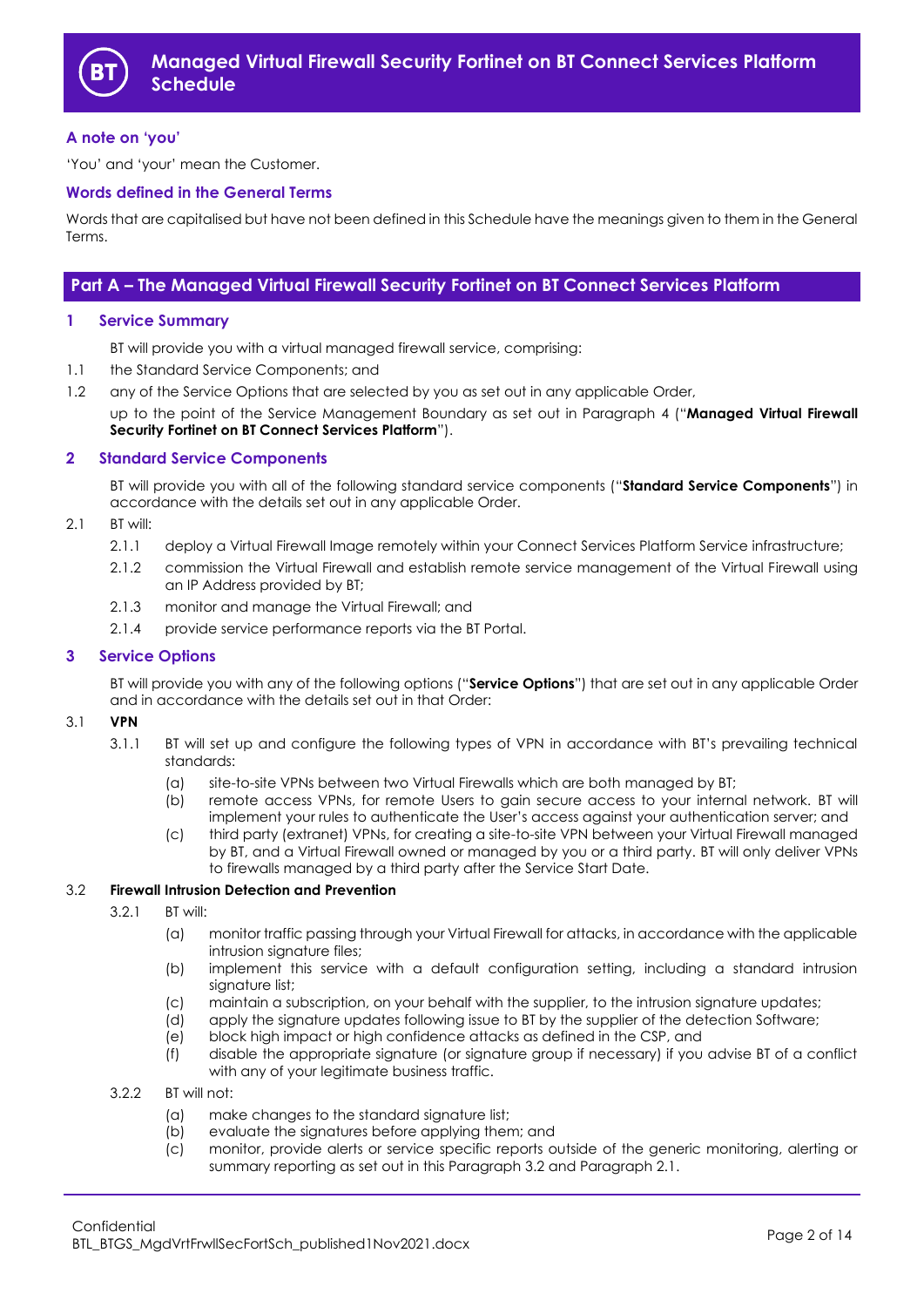

3.2.3 If you request BT to alter the parameters for applying new signatures in "**block**" mode (default mode set for blocking potential attacks), you will accept responsibility for the increased risk of false positives (blocks to legitimate traffic) or the increased risk of attacks being missed.

## <span id="page-2-7"></span>3.3 **Firewall URL Filtering and Application Control**

- 3.3.1 BT will:
	- (a) block access to the Internet sites that you ask BT to, in accordance with your CSP;
	- (b) send an appropriate message to a User attempting to access a blocked or restricted Internet site to advise either:
		- (i) that the User request has been blocked; or
		- (ii) that the User will first confirm acceptance of your acceptable use policy (or similar warning) and upon acceptance by the User, the page will be delivered; and
	- (c) implement any alterations, via the standard configuration management process, in the event of any change in your CSP.

## <span id="page-2-6"></span>3.4 **Firewall Anti-Virus**

- 3.4.1 BT will:
	- (a) check web browser (http) traffic for known malware;
	- (b) inspect requests from Users for an executable file from a site on the Internet, against the current antivirus definition file set out in the applicable intrusion signature files. If no virus is detected, the file will be passed to the User. If a virus is detected the file will be blocked and deleted; and
	- (c) keep antivirus definition files up to date by regular downloads direct from the firewall supplier.

#### <span id="page-2-5"></span>3.5 **Firewall Anti-Bot**

3.5.1 BT will check and block outbound traffic for communication with known command and control servers used by owners of malicious software.

#### <span id="page-2-0"></span>3.6 **Ad Hoc Professional Services**

- 3.6.1 BT will provide ad hoc technical support, chargeable per day, as set out in the applicable Order.
- 3.6.2 Professional Services are delivered remotely unless otherwise set out in the applicable Order.

#### <span id="page-2-2"></span>3.7 **CSP production**

- 3.7.1 BT will provide Professional Services to assist you in the production and implementation of your CSP for a period of three consecutive Business Days.
- 3.7.2 If additional time is required for the creation of your CSP, BT will charge you for this as set out in Paragraph [3.6.](#page-2-0)

## <span id="page-2-9"></span>3.8 **Log Streaming**

3.8.1 BT will configure your Virtual Firewall to provide a log stream (defined as a collection of applicationspecific data used as a log) to your SIEM (Security Information and Event Management).

## <span id="page-2-8"></span><span id="page-2-3"></span>3.9 **Eagle-I Enhanced Firewall Service**

BT shall provide you with the Eagle-I Enhanced Firewall Service, subject to the requirements set out below.

- (a) Existing Blocklist Enhancement
	- (i) Subject to BT confirming that your Security Appliance is suitable for use with the Eagle-I Enhanced Firewall Service, BT will use its Eagle-I Platform to identify any unique malicious IPs and/or URLs to supplement your Security Appliance's existing blocklist of malicious IPs and/or URLs ("**Indicators of Compromise**" or "**IOCs**".)
	- (ii) Upon confirming the suitability of your Security Appliance, BT will add new IOCs to the BT Blocklist for consumption by your Security Appliance ("**Existing Blocklist Enhancement**".)
- <span id="page-2-4"></span><span id="page-2-1"></span>(b) Automated IOC Blocking
	- (i) Subject to BT confirming the technical feasibility of applying Automated IOC Blocking to your Security Appliance, as part of its remote service management of your Security Appliance, BT shall automatically implement changes to your Security Appliance so that it will block IOCs propagated from the BT Blocklist ("**Automated IOC Blocking**").
	- (ii) For the avoidance of doubt, when the Eagle-I Enhanced Firewall service is specified, subject to the requirements of technical feasibility (as outlined above at Paragraph 3.1.15(b[\)\(i\)\)](#page-2-1), BT shall implement Automated IOC Blocking. By specifying the Eagle-I Enhanced Firewall Service, you hereby consent to BT implementing Automated IOC Blocking in respect of your Security Appliance.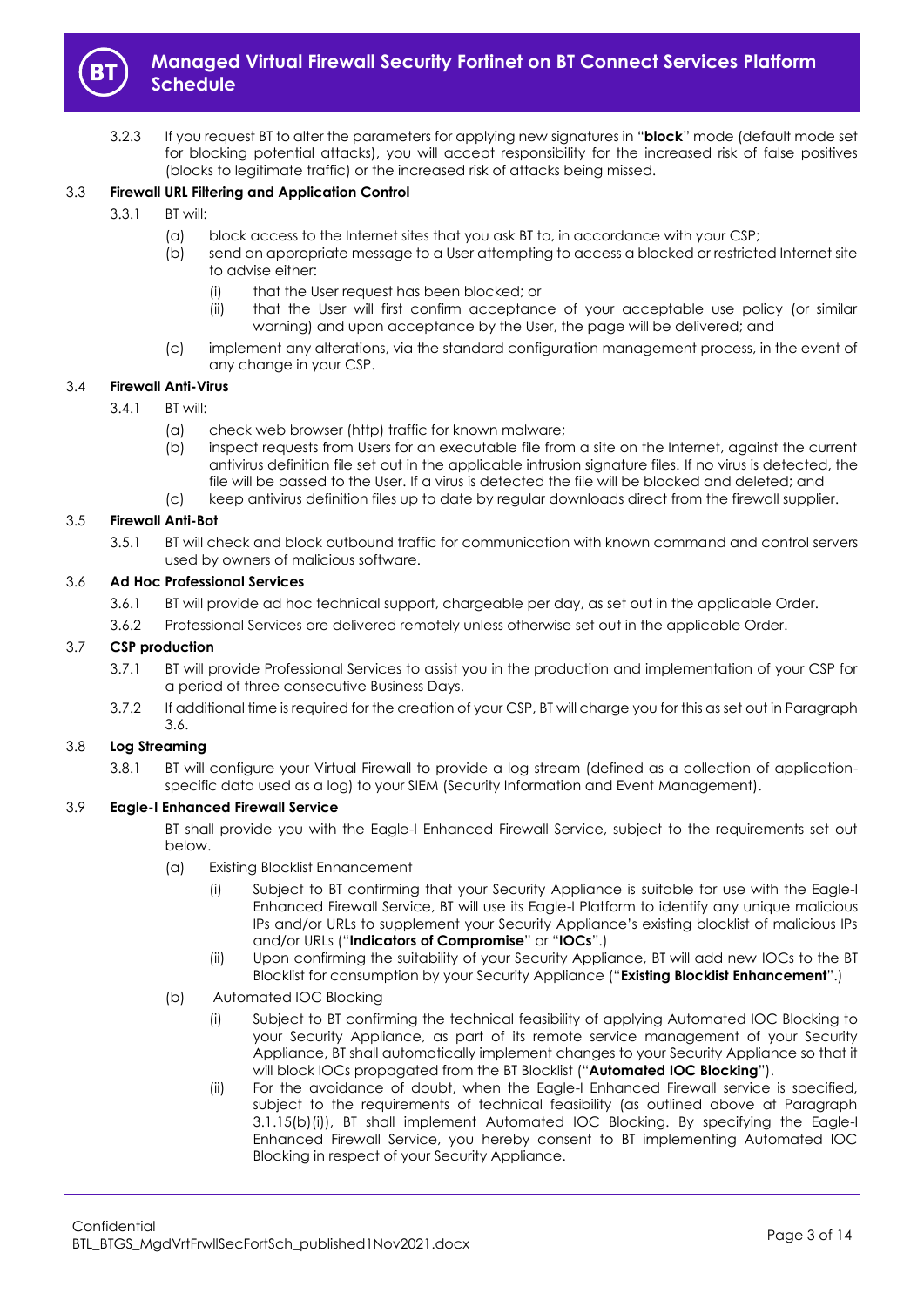

(iii) BT shall not be responsible for any wider impact of any Automated IOC Blocking, including but not limited to any impact from the Automated IOC Blocking on Customer Equipment, or on your wider Network.

## <span id="page-3-0"></span>**4 Service Management Boundary**

- 4.1 BT will provide and manage the Managed Virtual Firewall Security Fortinet on BT Connect Services Platform as set out in Parts A, B and C of this Schedule ("**Service Management Boundary**").
- 4.2 BT will have no responsibility for the Managed Virtual Firewall Security Fortinet on BT Connect Services Platform outside the Service Management Boundary including:
	- 4.2.1 issues on end Users' machines or your servers (e.g. operating system, coding languages and security settings);
	- 4.2.2 end to end network connectivity (e.g. your network or Internet connectivity); and/or
	- 4.2.3 managing identities of Users.
- 4.3 BT does not make any representations or warranties, whether express or implied, as to any outcomes of Automated IOC Blocking undertaken as part of the Eagle-I Enhanced Firewall Service Option, including but not limited to any reduction in security incidents or to the threat impact on any Customer Equipment or your wider Network.

#### <span id="page-3-1"></span>**5 Associated Services**

- <span id="page-3-7"></span>5.1 You will have the BT Connect Services Platform ("**Enabling Service**") in place to enable BT to deploy the Virtual Firewall and provide the Managed Virtual Firewall Security Fortinet on BT Connect Services Platform.
- 5.2 If BT provides you with any services other than the Managed Virtual Firewall Security Fortinet on BT Connect Services Platform (including, but not limited to any Enabling Service) this Schedule will not apply to those services and those services will be governed by their separate terms and conditions.

#### <span id="page-3-2"></span>**6 Specific Terms**

#### <span id="page-3-3"></span>6.1 **Changes to the Managed Virtual Firewall Security Fortinet on BT Connect Services Platform**

- 6.1.1 BT may amend the Charges at any time by either:
	- (a) publishing the amendment online via the BT Portal; or
	- (b) by giving Notice to you.
- <span id="page-3-6"></span>6.1.2 BT may propose changes to this Schedule (unless those changes relate to the Charges where Paragraph [6.1.1](#page-3-3) applies) by giving you Notice at least 30 days prior to the change taking effect ("**Notice to Amend**").
- <span id="page-3-4"></span>6.1.3 Within 21 days of any Notice to Amend, you will provide BT Notice:
	- (a) agreeing to the changes BT proposed, in which case those changes will apply from the date of our agreement; or
	- (b) terminating the Contract.
- <span id="page-3-5"></span>6.1.4 If we have not reached agreement in accordance with Paragraph [6.1.3\(a\)](#page-3-4) within 15 days, the terms of this Schedule will continue to apply unless you give Notice in accordance with Paragrap[h 6.1.3\(b\)](#page-3-5) or BT may give Notice of termination, in which case BT will immediately cease delivering the Managed Virtual Firewall Security Fortinet on BT Connect Services Platform.
- 6.1.5 Except as set out above in Paragraphs [6.1.1](#page-3-3) and [6.1.2,](#page-3-6) both of us will agree any other changes to the Contract in accordance with the provisions in Clause 31 of the General Terms.

## 6.2 **Minimum Period of Service**

- 6.2.1 At the end of the Minimum Period of Service, unless one of us has given at least 14 days' Notice to the other of an intention to terminate the Managed Virtual Firewall Security Fortinet on BT Connect Services Platform in accordance with the Contract, BT will continue to provide the Managed Virtual Firewall Security Fortinet on BT Connect Services Platform and each of us will continue to perform our obligations in accordance with the Contract.
- 6.2.2 If either of us gives Notice to the other of an intention to terminate the Managed Virtual Firewall Security Fortinet on BT Connect Services Platform, BT will cease delivering the Managed Virtual Firewall Security Fortinet on BT Connect Services Platform at 23.59 on the last day of the Minimum Period of Service.

## 6.3 **Termination for Convenience**

For the purposes of Clause 17 of the General Terms either of us may, at any time after the end of the Minimum Period of Service and without cause, terminate the Managed Virtual Firewall Security Fortinet on BT Connect Services Platform or any Order by giving 14 days' Notice to the other.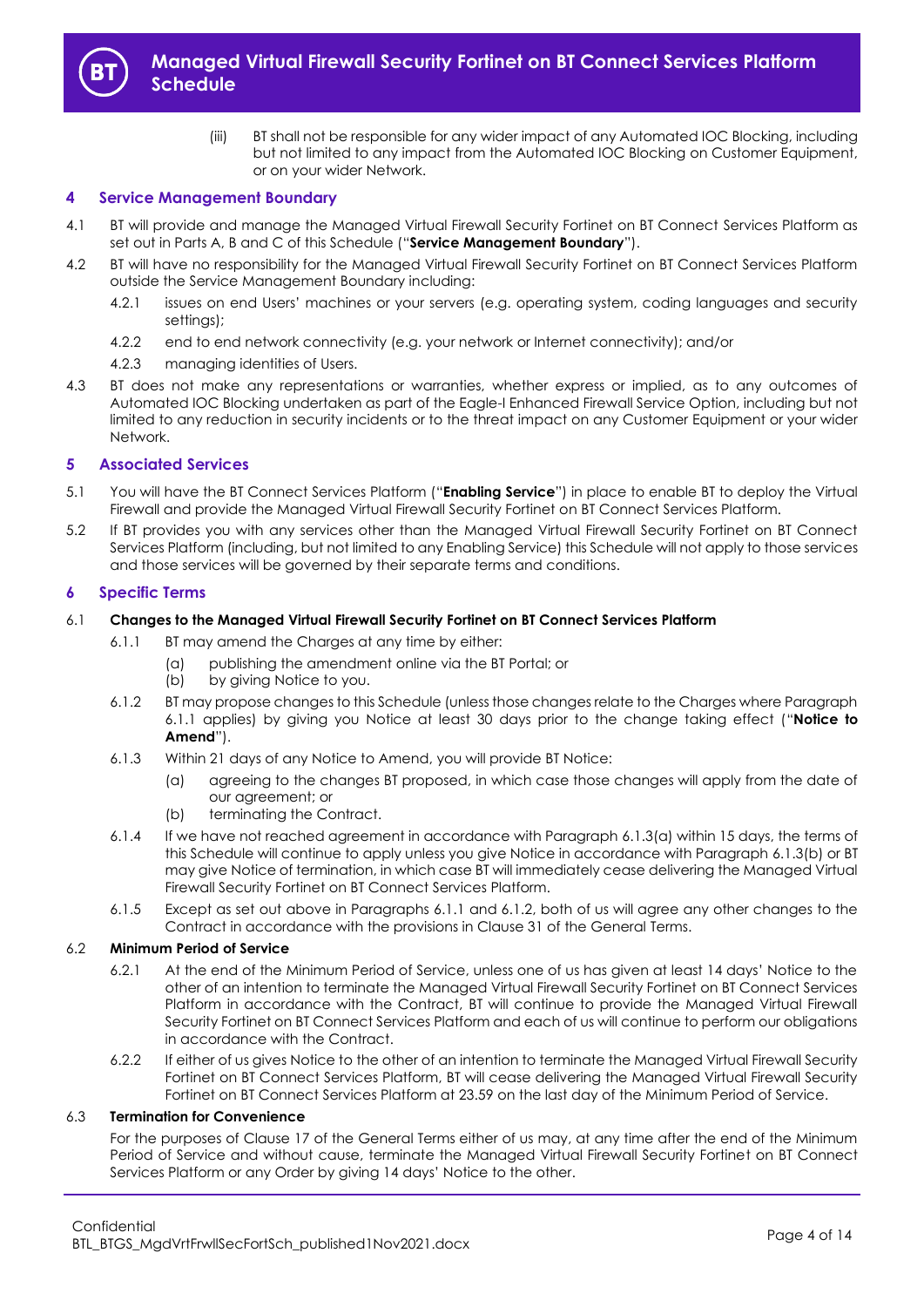

#### 6.4 **Customer Committed Date**

- 6.4.1 If you request a change to the Managed Virtual Firewall Security Fortinet on BT Connect Services Platform or any part of the Managed Virtual Firewall Security Fortinet on BT Connect Services Platform, then BT may revise the Customer Committed Date to accommodate that change.
- 6.4.2 BT may expedite delivery of the Managed Virtual Firewall Security Fortinet on BT Connect Services Platform for operational reasons or in response to a request from you, but this will not revise the Customer Committed Date.

## <span id="page-4-1"></span><span id="page-4-0"></span>6.5 **Changes to your CSP**

- 6.5.1 You may request changes to your CSP in relation to the rule-sets that define the Managed Virtual Firewall Security Fortinet on BT Connect Services Platform operation, either via the BT Portal or the Service Desk.
- 6.5.2 BT will use reasonable endeavours to identify errors or potential unforeseen consequences of your requested CSP changes and advise you appropriately.
- 6.5.3 BT will not be liable for any consequences arising from:
	- (a) your misspecification of your security requirements in your CSP; or
	- (b) unforeseen consequences of a correctly specified and correctly implemented CSP.
- 6.5.4 BT will apply the following "**reasonable use**" restrictions for changes to your CSP:
	- (a) you will not raise change requests more frequently than once a week. This will be measured by BT as an average over a rolling period of three months, per CSP. In the event that BT's measurements show that you are raising change requests more frequently than once per week, BT may, either:
		- (i) aggregate your requests over a period of time, so that they may be implemented more efficiently. In this event there may be some implementation delays; or
		- (ii) review your requirements and agree with you an appropriate alternative implementation process and any associated Charges.

#### 6.6 **Invoicing**

- 6.6.1 Unless set out otherwise in any applicable Order, BT will invoice you for the following Charges in the amounts set out in any applicable Order:
	- (a) Installation Charges, on the Service Start Date;
	- (b) Recurring Charges, monthly in advance on the first day of the relevant month and for any period where the Managed Virtual Firewall Security Fortinet on BT Connect Services Platform is provided for less than one month, the Recurring Charges will be calculated on a daily basis; and
	- (c) Professional Services Charges.
- 6.6.2 BT may invoice you for any of the following Charges in addition to those set out in any applicable Order:
	- (a) Charges for investigating and resolving Incidents that you report to BT where BT finds no Incident or that the Incident is caused by something for which BT is not responsible under the Contract;
	- (b) Charges for restoring Managed Virtual Firewall Security Fortinet on BT Connect Services Platform if the Managed Virtual Firewall Security Fortinet on BT Connect Services Platform has been suspended in accordance with Clause 10.1.2 of the General Terms;
	- (c) Charges for expediting provision of the Managed Virtual Firewall Security Fortinet on BT Connect Services Platform at your request after BT has informed you of the Customer Committed Date;
	- (d) reasonable expenses incurred by BT in providing configuration information in accordance with Paragraph [7.4.2;](#page-6-2)
	- (e) Charges for the upgrade of the Virtual Firewall if required by you, unless the upgrade is operationally necessary to enable BT to continue to provide the Managed Virtual Firewall Security Fortinet on BT Connect Services Platform. This does not apply to patching of applications or changes to your CSP. Any upgrade that is required as a result of capacity issues arising as a consequence of an increase in traffic or activation of new features will be charged to you;
	- (f) Charges incurred due to inaccuracies in information provided by you to BT, including the requirements of your CSP;
	- (g) any Termination Charges incurred in accordance with Paragraph [6.8](#page-5-0) upon termination of the relevant Managed Virtual Firewall Security Fortinet on BT Connect Services Platform; and
	- (h) any other Charges set out in any applicable Order or the BT Portal or otherwise agreed between both of us.

## 6.7 **Termination Charges**

- 6.7.1 If you terminate the Contract or the Managed Virtual Firewall Security Fortinet on BT Connect Services Platform for convenience in accordance with Clause 17 of the General Terms you will pay BT:
	- (a) all outstanding Charges or payments due and payable under the Contract;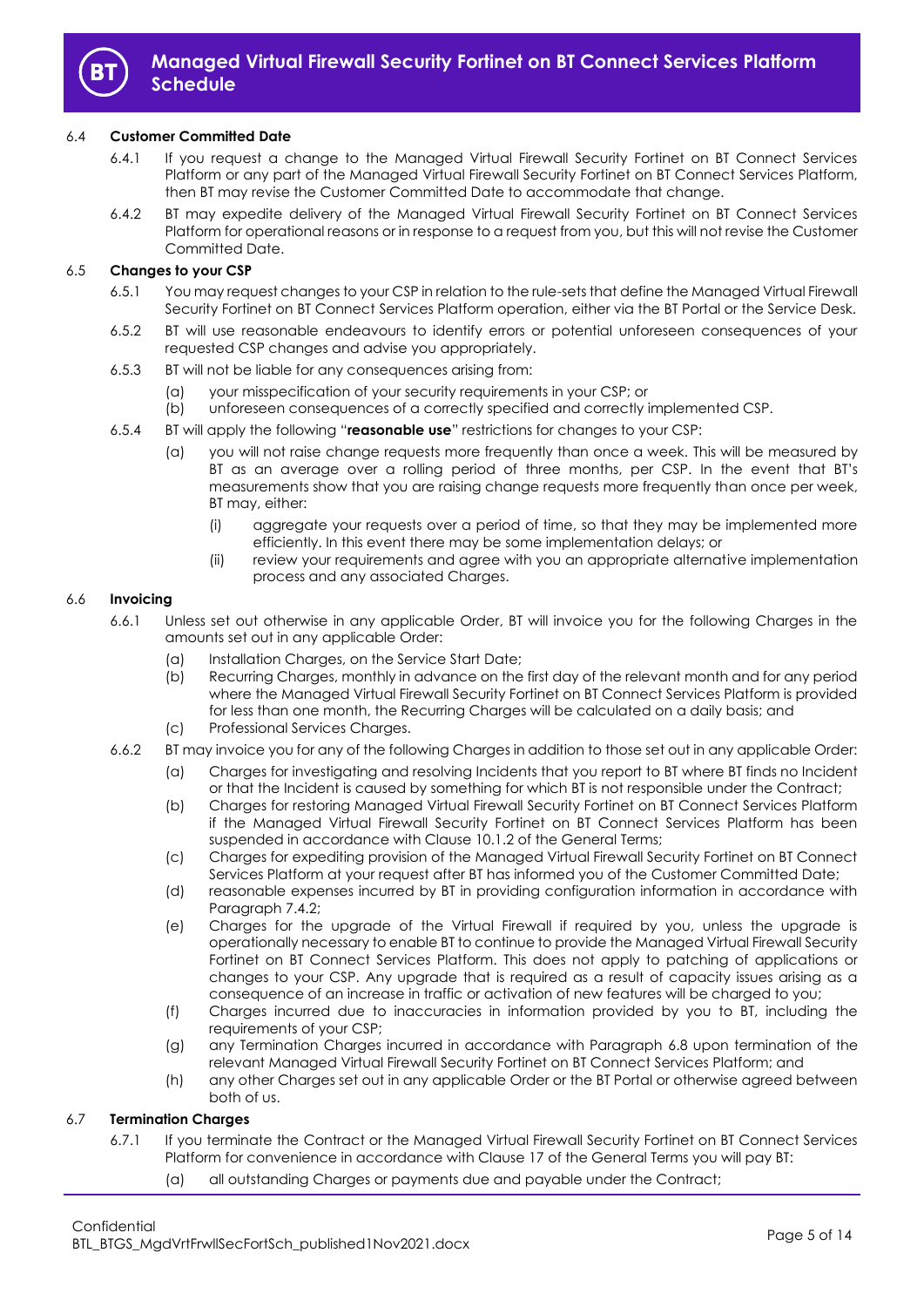

- (b) any other Charges as set out in any applicable Order; and
- (c) any charges reasonably incurred by BT from a supplier as a result of the early termination.
- 6.7.2 BT will refund to you any remaining balance which you have paid in advance after deducting any Charges or other payments due to BT under the Contract. This refund will also be subject to adjustments for any discounts that have been received due to the advance payment. Advance payments can apply to initial set-up costs or ongoing recurring costs.

## <span id="page-5-0"></span>6.8 **Service Constraints**

- 6.8.1 BT does not warrant that:
	- (a) the Managed Virtual Firewall Security Fortinet on BT Connect Services Platform is error free;
	- (b) the Managed Virtual Firewall Security Fortinet on BT Connect Services Platform will detect all security or malicious code threats; or
	- (c) that use of the Managed Virtual Firewall Security Fortinet on BT Connect Services Platform will keep your network or computer systems free from all viruses or other malicious or unwanted content or safe from intrusions or other security breaches.
- 6.8.2 You will be responsible for results obtained from the use of the Managed Virtual Firewall Security Fortinet on BT Connect Services Platform, and for conclusions drawn from such use.
- 6.8.3 BT will not be liable for any damage or Claims caused by errors or omissions in any information, instructions or scripts provided to BT by you in connection with the Managed Virtual Firewall Security Fortinet on BT Connect Services Platform, or any actions taken by BT at your direction.
- 6.8.4 In respect of the Firewall Anti-Virus Service Option, the executable file that is being inspected is subject to a maximum file size of 10 per cent of the available RAM allocated to the Virtual Firewall and up to a maximum limit of 1.6GB.
- 6.8.5 The Managed Virtual Firewall Security Fortinet on BT Connect Services Platform may not be available in all locations.
- 6.8.6 Some Service Options may not be available on all Virtual Firewalls.
- 6.8.7 BT will not be liable if BT is unable to deliver the Managed Virtual Firewall Security Fortinet on BT Connect Services Platform because of a lack of Network capacity on your selected Virtual Firewalls.
- 6.8.8 BT will not pro-actively view your reports and events for security incidents.
- 6.8.9 The period over which data can be analysed is dependent on the number of events occurring on the Virtual Firewall and logged by the Virtual Firewall.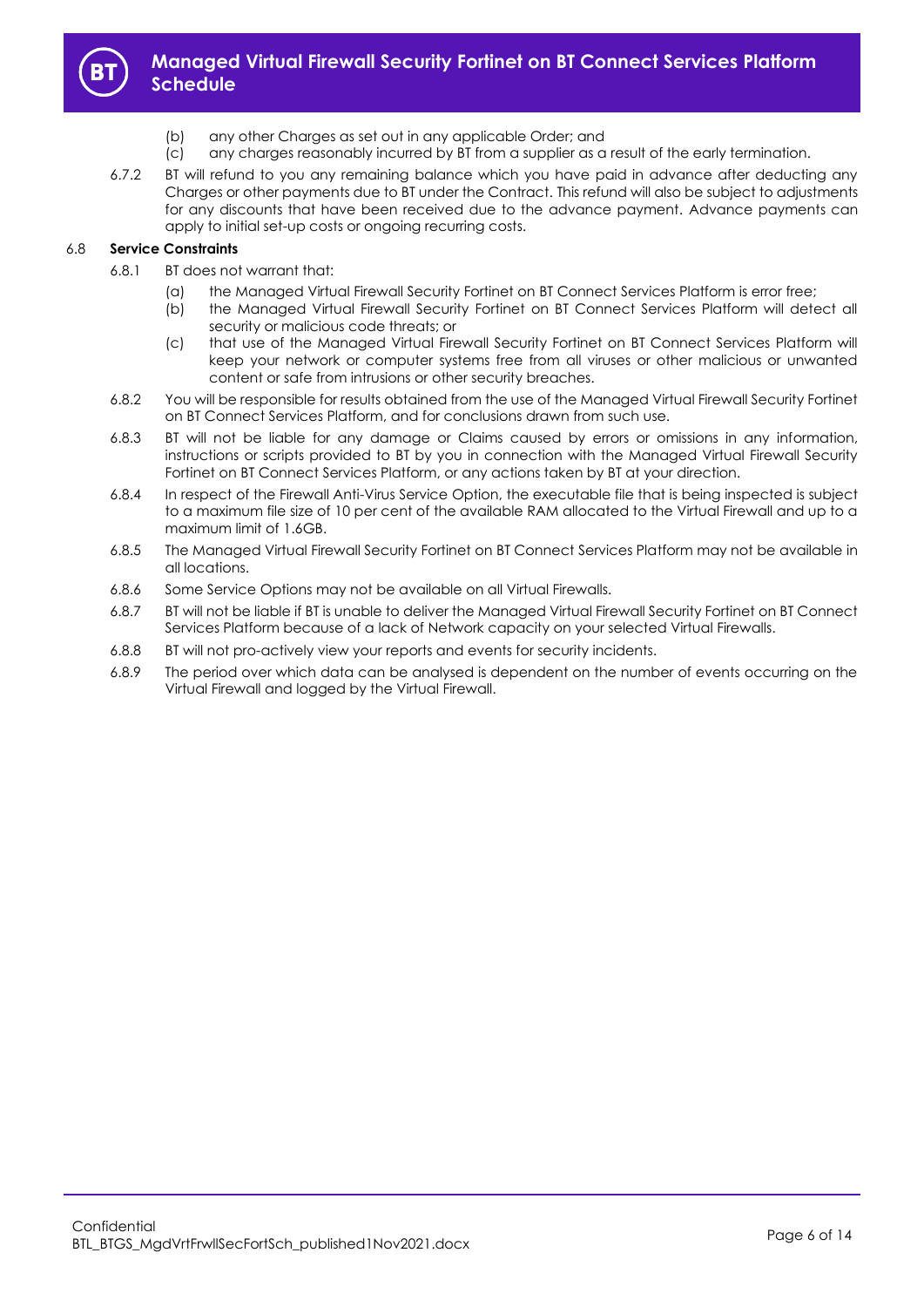

# <span id="page-6-0"></span>**Part B – Service Delivery and Management**

## <span id="page-6-1"></span>**7 BT's Obligations**

## 7.1 **Service Delivery**

Before the Service Start Date and, where applicable, throughout the provision of the Fortinet VNF on BT Connect Services Platform, BT will:

- 7.1.1 provide you with contact details for the Service Desk; and
- 7.1.2 provide you with a Customer Committed Date and will use reasonable endeavours to meet any Customer Committed Date.

## <span id="page-6-3"></span>7.2 **Commissioning of the Service**

Before the Service Start Date, BT will:

- 7.2.1 configure the standard Service and any Service Option(s) selected by you;
- 7.2.2 conduct a series of standard tests on the Managed Virtual Firewall Security Fortinet on BT Connect Services Platform to ensure that it is configured correctly;
- 7.2.3 connect the Virtual Firewall Service to the Enabling Service; and
- <span id="page-6-4"></span>7.2.4 on the date that BT has completed the activities in this Paragrap[h 7.2,](#page-6-3) confirm to you that the Managed Virtual Firewall Security Fortinet on BT Connect Services Platform is available for performance of any Acceptance Tests as set out in Paragraph [8.2.](#page-7-1)

## <span id="page-6-5"></span>7.3 **During Operation**

On and from the Service Start Date, BT:

- 7.3.1 will respond and use reasonable endeavours to remedy an Incident without undue delay if BT detects (e.g. through monitoring) or if you report an Incident with the Managed Virtual Firewall Security Fortinet on BT Connect Services Platform;
- 7.3.2 will, for a period of five consecutive Business Days after the Service Start Date, implement any minor changes or corrections to your CSP that may be necessary for the operation of the Managed Virtual Firewall Security Fortinet on BT Connect Services Platform. BT will implement such changes as soon as reasonably practicable;
- 7.3.3 will maintain the BT Portal to provide you with access to reports and to place CSP change requests in accordance with Paragraph [6.5;](#page-4-0)
- 7.3.4 may carry out Maintenance from time to time and will use reasonable endeavours to inform you at least five Business Days before any Planned Maintenance on the Managed Virtual Firewall Security Fortinet on BT Connect Services Platform. However, BT may inform you with less notice than normal where Maintenance is required in an emergency;
- 7.3.5 may, in the event of a security breach affecting the Managed Virtual Firewall Security Fortinet on BT Connect Services Platform, require you to change any or all of your passwords;
- 7.3.6 will use secure protocols or a secure management link to connect to the Virtual Firewall via the Internet or other agreed network connection, in order to monitor the Managed Virtual Firewall Security Fortinet on BT Connect Services Platform proactively and to assist in Incident diagnosis;
- 7.3.7 will, if you select the CSP Production Service Option as set out in Paragraph [3.7,](#page-2-2) capture the necessary information in consultation with your Customer Contact and produce your CSP; and
- 7.3.8 will continuously monitor your Virtual Firewall for security alerts and regularly poll the Virtual Firewall to check it is operational.
- 7.3.9 where the Eagle-I Enhanced Firewall Service Option is specified, BT will implement any changes as part of Automated IOC Blocking as quickly as is technically practicable.

#### 7.4 **The End of the Service**

On termination of the Managed Virtual Firewall Security Fortinet on BT Connect Services Platform by either of us, BT will:

- 7.4.1 terminate any rights of access to the BT Portal and stop providing all other elements of the Managed Virtual Firewall Security Fortinet on BT Connect Services Platform; and
- <span id="page-6-2"></span>7.4.2 where requested in writing prior to the termination of this Contract, provide, where reasonably practical, information relating to the Managed Virtual Firewall Security Fortinet on BT Connect Services Platform in a format that BT reasonably specifies, provided you have, at that time, paid all Charges outstanding at and resulting from termination (whether or not due at the date of termination). You will pay all reasonable expenses incurred by BT in providing this information.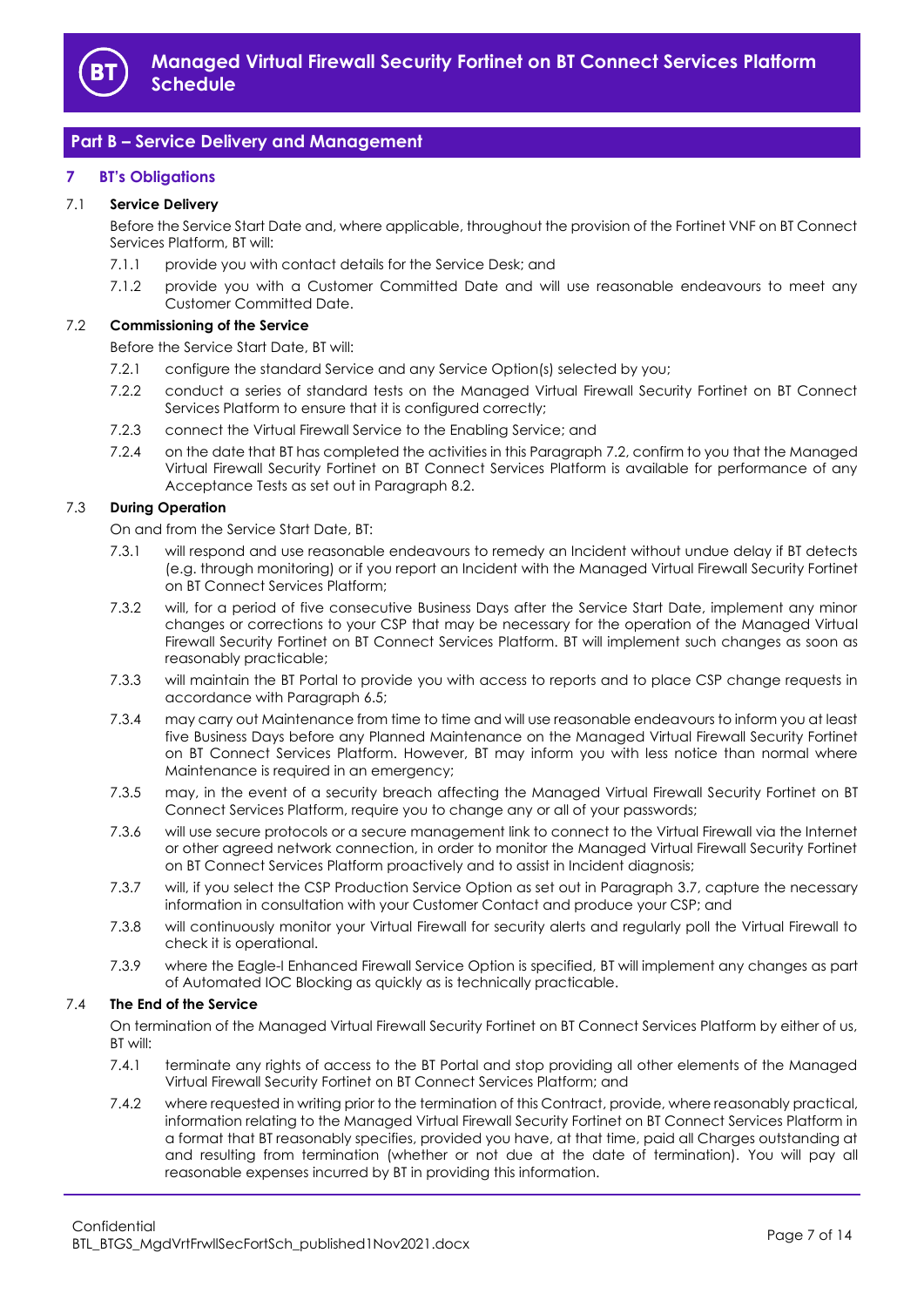

## <span id="page-7-0"></span>**8 Your Obligations**

### 8.1 **Service Delivery**

Before the Service Start Date and, where applicable, throughout the provision of the Managed Virtual Firewall Security Fortinet on BT Connect Services Platform by BT, you will:

- <span id="page-7-2"></span>8.1.1 in jurisdictions where an employer is legally required to make a disclosure to its Users and other employees:
	- (a) inform your Users or other employees that as part of the Managed Virtual Firewall Security Fortinet on BT Connect Services Platform being delivered by BT, BT may monitor and report to you the use of any targeted applications by them;
	- (b) ensure that your Users or other employees have consented or are deemed to have consented to such monitoring and reporting (if such consent is legally required); and
	- (c) agree that BT will not be liable for any failure by you to comply with this Paragraph [8.1.1,](#page-7-2) and you will be liable to BT for any Claims, losses, costs or liabilities incurred or suffered by BT due to your failure to comply with this Paragrap[h 8.1.1;](#page-7-2)
- 8.1.2 if you have not selected the CSP Production Service Option as set out in Paragraph [3.7,](#page-2-2) submit, at the time of placing an Order, a CSP that meets the requirements and specifications advised by BT to you, including specifications that cover your legacy network, application services and other Enabling Services, using the CSP requirements template provided by BT;
- 8.1.3 retain responsibility for your CSP;
- 8.1.4 manage, and provide BT with accurate details of your internal IP Address design;
- 8.1.5 modify your network routing to ensure appropriate traffic is directed to the Virtual Firewall;
- 8.1.6 ensure that Virtual Firewalls are able, in accordance with BT's instructions provided to you by BT, to receive updates, such as vulnerability signatures, directly over the Internet, or over an alternative path agreed with BT for that purpose;
- 8.1.7 ensure that your network and all applications conform to relevant industry standards and provide written confirmation to BT upon reasonable request;
- 8.1.8 provide BT with the WAN/LAN IP Address to enable BT to manage the Virtual Firewall; and
- 8.1.9 provide and manage your own end-user VPN software including authentication of Users if you select the VPN Service Option set out in Paragrap[h 3.1.](#page-1-8)

#### <span id="page-7-5"></span><span id="page-7-1"></span>8.2 **Acceptance Tests**

- 8.2.1 You will carry out the Acceptance Tests for the Managed Virtual Firewall Security Fortinet on BT Connect Services Platform within five Business Days after receiving Notice from BT in accordance with Paragraph [7.2.4\(](#page-6-4)"**Acceptance Test Period**").
- <span id="page-7-4"></span>8.2.2 The Managed Virtual Firewall Security Fortinet on BT Connect Services Platform is accepted by you if you confirm acceptance in writing during the Acceptance Test Period or is treated as being accepted by you if you do not provide BT with Notice to the contrary by the end of the Acceptance Test Period.
- 8.2.3 Subject to Paragraph [8.2.4,](#page-7-3) the Service Start Date will be the earlier of the following:
	- (a) the date that you confirm or BT deems acceptance of the Managed Virtual Firewall Security Fortinet on BT Connect Services Platform in writing in accordance with Paragraph [8.2.2;](#page-7-4) or
	- (b) the date of the first day following the Acceptance Test Period.
- <span id="page-7-3"></span>8.2.4 If, during the Acceptance Test Period, you provide BT Notice that the Acceptance Tests have not been passed, BT will remedy the non-conformance without undue delay and provide you Notice that BT has remedied the non-conformance and inform you of the Service Start Date.

#### 8.3 **During Operation**

On and from the Service Start Date, you will:

- 8.3.1 ensure that Users report Incidents to the Customer Contact and not to the Service Desk;
- 8.3.2 ensure that the Customer Contact will take Incident reports from Users and pass these to the Service Desk using the reporting procedures agreed between both of us, and will be available for all subsequent Incident management communications;
- 8.3.3 notify BT of any planned work that may cause an Incident;
- 8.3.4 immediately disconnect any Customer Equipment, or advise BT to do so at your expense, where Customer Equipment:
	- (a) does not meet any relevant instructions, standards or Applicable Law; or
	- (b) contains or creates material that is in breach of the Acceptable Use Policy and you are contacted by BT about such material,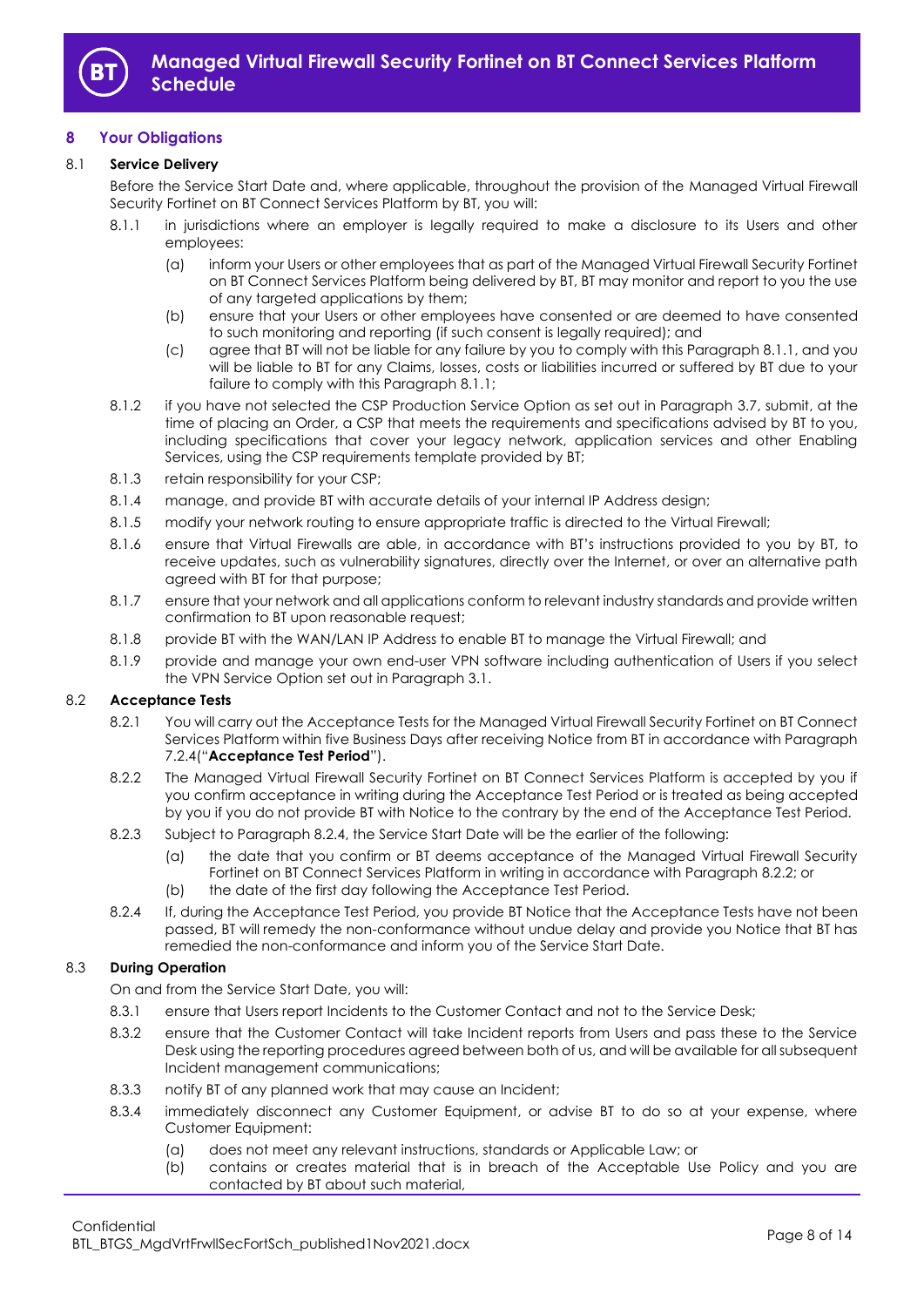

and address the issues with the Customer Equipment prior to reconnection to the Managed Virtual Firewall Security Fortinet on BT Connect Services Platform;

- 8.3.5 distribute, manage and maintain access profiles, passwords and other systems administration information relating to the control of Users' access to the Managed Virtual Firewall Security Fortinet on BT Connect Services Platform;
- 8.3.6 ensure the security and proper use of all valid User access profiles, passwords and other systems administration information used in connection with the Managed Virtual Firewall Security Fortinet on BT Connect Services Platform and:
	- (a) immediately terminate access for any person who is no longer a User;
	- (b) inform BT immediately if a User's ID or password has, or is likely to, become known to an unauthorised person, or is being or may be used in an unauthorised way;
	- (c) take all reasonable steps to prevent unauthorised access to the Managed Virtual Firewall Security Fortinet on BT Connect Services Platform;
	- (d) satisfy BT's security checks if a password is lost or forgotten; and
	- (e) change any or all passwords or other systems administration information used in connection with the Managed Virtual Firewall Security Fortinet on BT Connect Services Platform if BT requests you to do so in order to ensure the security or integrity of the Managed Virtual Firewall Security Fortinet on BT Connect Services Platform; and
- 8.3.7 request, if applicable, up to five login/password combinations for access to the BT Portal for use by you or your agents. You may assign one login combination to BT's service support personnel.

## 8.4 **The End of the Service**

On termination of the Managed Virtual Firewall Security Fortinet on BT Connect Services Platform by either of us, you will promptly return or delete any confidential information that you have received from BT during the term of the Contract.

## <span id="page-8-0"></span>**9 Notification of Incidents**

Where you become aware of an Incident:

- 9.1 the Customer Contact will report it to the Service Desk;
- <span id="page-8-1"></span>9.2 BT will give you a Ticket;
- <span id="page-8-2"></span>9.3 BT will inform you when it believes the Incident is cleared and will close the Ticket when:
	- 9.3.1 you confirm that the Incident is cleared within 24 hours of being informed; or
	- 9.3.2 BT has attempted unsuccessfully to contact you, in the way agreed between both of us in relation to the Incident, and you have not responded within 24 hours of BT's attempt to contact you.
- <span id="page-8-3"></span>9.4 If you confirm that the Incident is not cleared within 24 hours of being informed, the Ticket will remain open and BT will continue to work to resolve the Incident.
- 9.5 Where BT becomes aware of an Incident, Paragraphs [9.2,](#page-8-1) [9.3](#page-8-2) and [9.4](#page-8-3) will apply.
- 9.6 BT will keep you informed throughout the course of the Incident resolution at regular intervals. Updates may be provided by telephone or email.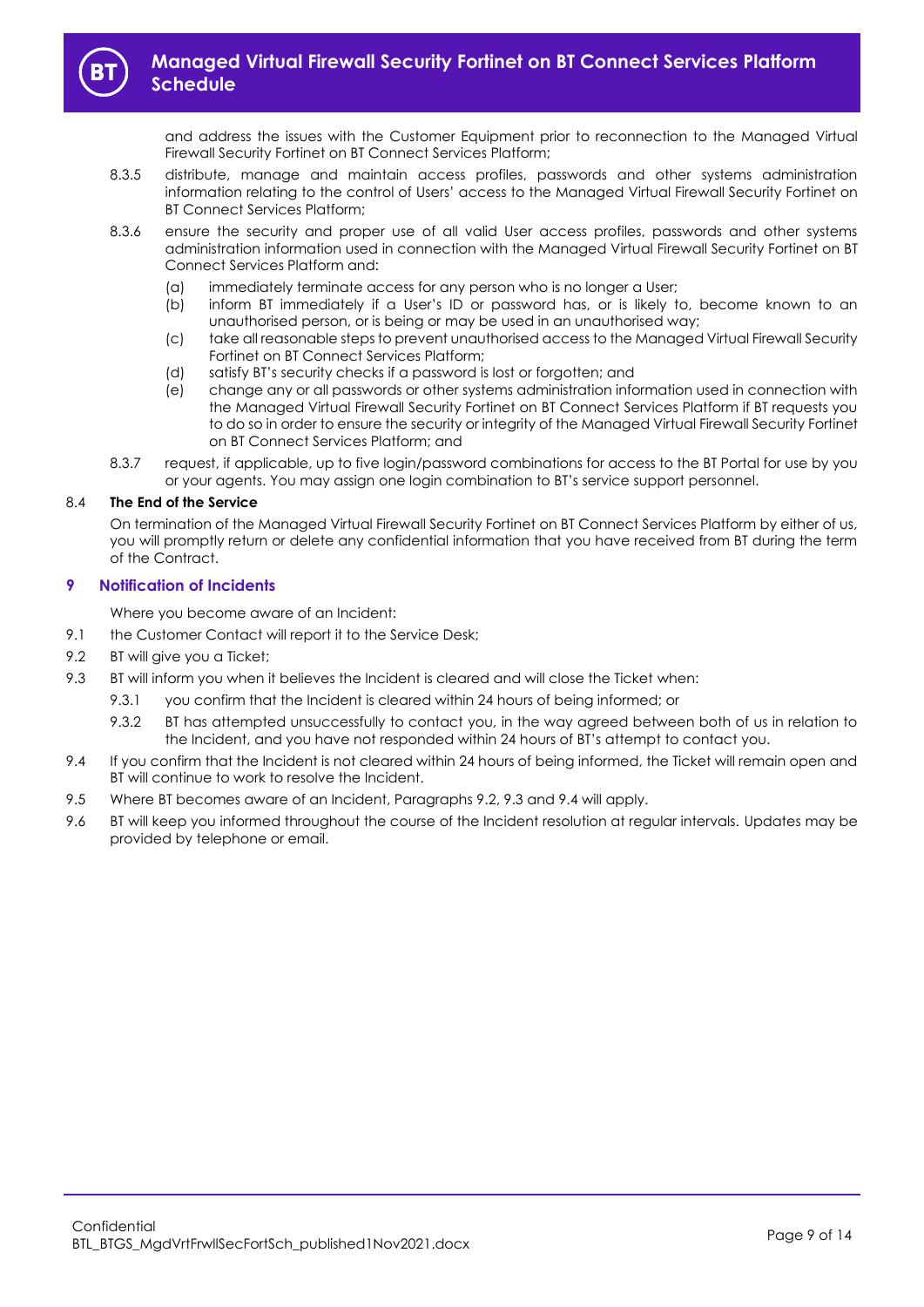

# <span id="page-9-0"></span>**Part C – Service Levels**

## <span id="page-9-1"></span>**10 On Time Delivery**

#### <span id="page-9-7"></span>10.1 **On Time Delivery Service Level**

10.1.1 BT will deliver the Managed Virtual Firewall Security Fortinet on BT Connect Services Platform on or before the Customer Committed Date (the "**On Time Delivery Service Level**").

#### 10.2 **On Time Delivery Service Credits**

- 10.2.1 If BT does not meet the On Time Delivery Service Level, you may claim On Time Delivery Service Credits if you have reported the Qualifying Incident in accordance with Paragraph [9,](#page-8-0) for each day after the Customer Committed Date until the Service Start Date as set out in this Paragraph [10.](#page-9-1)
- 10.2.2 If both of us have agreed a revised Customer Committed Date in writing, or if BT exercises BT's right to revise the Customer Committed Date as set out in Paragraph [6.5.1,](#page-4-1) the calculation of any On Time Delivery Service Credits will be made by reference to the revised Customer Committed Date.

#### 10.3 **Exceptions**

- 10.3.1 The On-Time Delivery Service Level does not apply to upgrades or changes to the Managed Virtual Firewall Security Fortinet on BT Connect Services Platform, unless these require the installation of new components and have an agreed delivery date, in which case the Customer Committed Date will be that agreed delivery date.
- 10.3.2 The On-Time Delivery Service Level does not apply to access to the reports made available via the BT Portal or the ability to request CSP changes via the BT Portal.

## <span id="page-9-2"></span>**11 Service Availability**

#### <span id="page-9-5"></span>11.1 **Availability Service Level**

- 11.1.1 From the Service Start Date, BT will provide the Managed Virtual Firewall Security Fortinet on BT Connect Services Platform with a target availability corresponding to the applicable SLA Category for the Managed Virtual Firewall Security Fortinet on BT Connect Services Platform, as set out in the table in Paragrap[h 11.2.1](#page-9-3) (the "**Availability Service Level**").
- 11.1.2 You may request Availability Service Credits for Severity Level 1 Incidents at either:
	- (a) the Standard Availability Service Credit Rate, as set out in Paragraph [11.3.4;](#page-10-2) or
	- (b) as applicable, the Elevated Availability Service Credit Rate, as set out in Paragraph [11.3.5.](#page-10-3)

## <span id="page-9-3"></span>11.2 **SLA Categories**

11.2.1 The following table sets out the Availability Annual Targets, the Maximum Annual Availability Downtime, the Maximum Monthly Availability Downtime, the Standard Availability Service Credit Rate, the Elevated Availability Service Credit Rate and the Service Credit Interval for each SLA Category:

| <b>SLA</b><br>Category | Availability<br><b>Annual Target</b> | Maximum<br>Annual<br><b>Availability</b><br><b>Downtime</b> | <b>Maximum</b><br><b>Monthly</b><br><b>Availability</b><br><b>Downtime</b> | <b>Standard</b><br><b>Availability</b><br><b>Service Credit</b><br>Rate | Elevated<br>Availability<br><b>Service Credit</b><br>Rate | <b>Service Credit</b><br>Interval |
|------------------------|--------------------------------------|-------------------------------------------------------------|----------------------------------------------------------------------------|-------------------------------------------------------------------------|-----------------------------------------------------------|-----------------------------------|
| $Cat A++$              | $\geq$ 99.999%                       | 5 minutes                                                   | 0 minutes                                                                  | 4%                                                                      | 8%                                                        | 5 min                             |
| Cat A+                 | $\geq 99.99\%$                       | I hour                                                      | 0 minutes                                                                  | 4%                                                                      | 8%                                                        | 15 min                            |
| Cat A1                 | $\geq 99.97\%$                       | 3 hours                                                     | 0 minutes                                                                  | 4%                                                                      | 8%                                                        | hour                              |
| Cat A                  | $\geq 99.95\%$                       | 4 hours                                                     | 0 minutes                                                                  | 4%                                                                      | 8%                                                        | hour                              |
| Cat B                  | $\geq 99.90\%$                       | 8 hours                                                     | 1 hour                                                                     | 4%                                                                      | 8%                                                        | hour                              |
| Cat C                  | $\geq 99.85\%$                       | 13 hours                                                    | 3 hours                                                                    | 4%                                                                      | 4%                                                        | hour                              |
| Cat D                  | $\geq 99.80\%$                       | 17 hours                                                    | 5 hours                                                                    | 4%                                                                      | 4%                                                        | hour                              |
| Cat E                  | $\geq 99.70\%$                       | 26 hours                                                    | 7 hours                                                                    | 4%                                                                      | 4%                                                        | l hour                            |
| Cat F                  | $\geq 99.50\%$                       | 43 hours                                                    | 9 hours                                                                    | 4%                                                                      | 4%                                                        | hour                              |
| Cat G                  | $\geq 99.00\%$                       | 87 hours                                                    | 11 hours                                                                   | 4%                                                                      | 4%                                                        | hour                              |
| Cat H                  | $\geq 98.00\%$                       | 175 hours                                                   | 13 hours                                                                   | 4%                                                                      | 4%                                                        | hour                              |
| Cat I                  | $\geq 97.00\%$                       | 262 hours                                                   | 15 hours                                                                   | 4%                                                                      | 4%                                                        | hour                              |

#### <span id="page-9-4"></span>11.3 **Availability Service Credits**

- 11.3.1 If a Qualifying Incident occurs, BT will measure the Availability Downtime for the Virtual Firewall starting from when you report or BT gives you notice of a Qualifying Incident, and ending when BT closes the Incident in accordance with Paragraph [9.3.](#page-8-2)
- 11.3.2 BT will measure the Availability Downtime in units of full minutes.
- <span id="page-9-6"></span>11.3.3 BT will then calculate the cumulative Availability Downtime per Virtual Firewall for the calendar month in which the Qualifying Incident occurred ("**Cumulative Monthly Availability Downtime**") and for the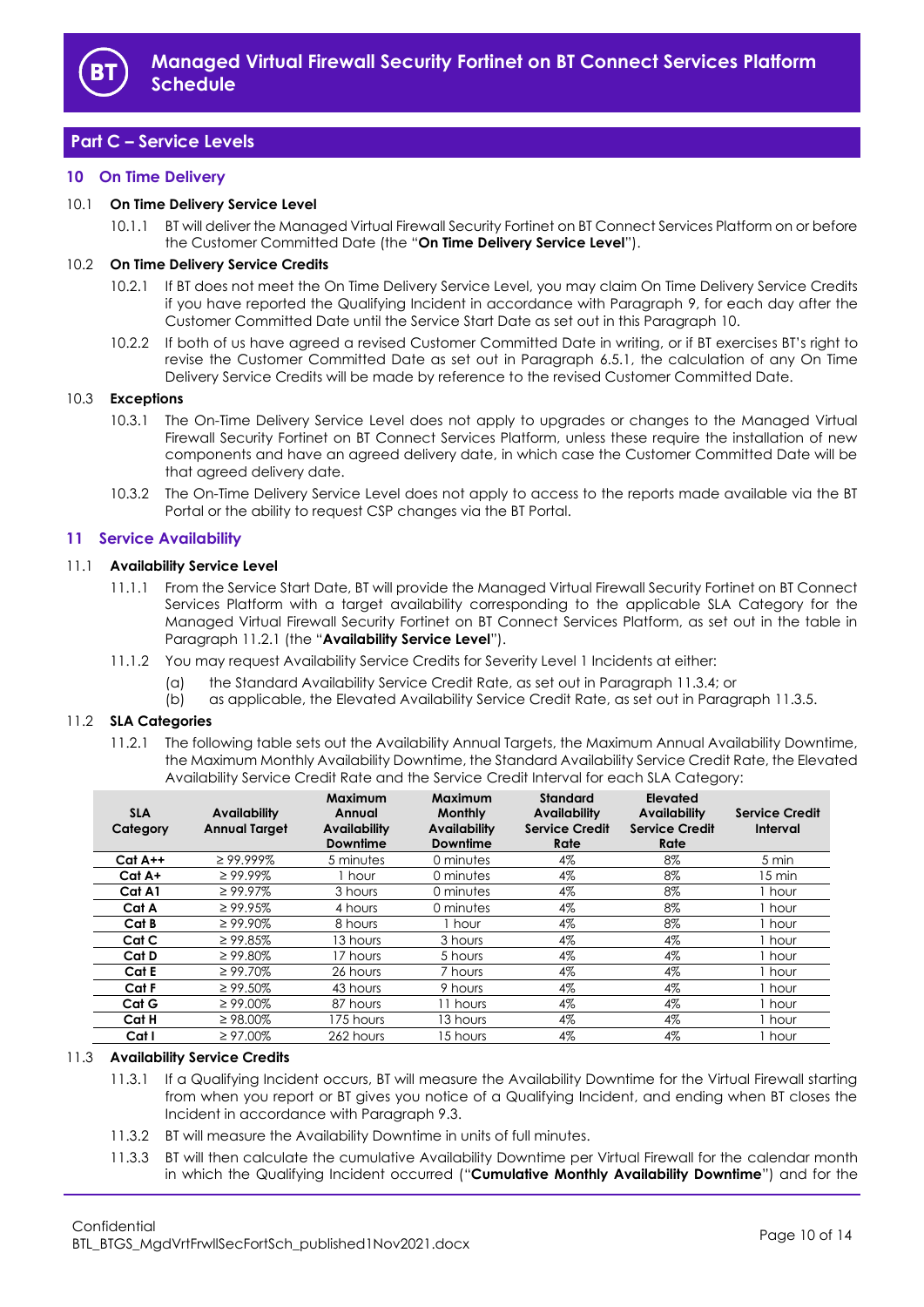

previous 12 consecutive calendar months (the "**Cumulative Annual Availability Downtime**"), but in the event that a Virtual Firewall has been installed for less than 12 consecutive months, BT will apply an assumed Cumulative Annual Availability Downtime for the previous 12 consecutive months using the Availability Downtime data recorded to date.

- <span id="page-10-2"></span>11.3.4 If the Cumulative Monthly Availability Downtime of a Virtual Firewall exceeds the Maximum Monthly Availability Downtime, you may request Availability Service Credits at the Standard Availability Service Credit Rate for each Service Credit Interval above the Maximum Monthly Availability Downtime.
- <span id="page-10-3"></span>11.3.5 If the Cumulative Annual Availability Downtime of a Virtual Firewall exceeds the Maximum Annual Availability Downtime, you may request Availability Service Credits for all further Severity Level 1 Incidents at the Elevated Availability Service Credit Rate for each Service Credit Interval above the Maximum Annual Availability Downtime up to and until the Cumulative Annual Availability Downtime of a Virtual Firewall is less than the Maximum Annual Availability Downtime.

## 11.4 **Exceptions**

11.4.1 The Availability Service Level does not apply to Incidents caused by the unavailability of the Enabling Service.

## <span id="page-10-0"></span>**12 Requests for Service Credits**

- <span id="page-10-4"></span>12.1 You may request applicable Service Credits within 28 days of the end of the calendar month in which a Qualifying Incident occurred by providing details of the reason for the claim. Any failure by you to submit a request in accordance with this Paragraph [12.1](#page-10-4) will constitute a waiver of any claim for Service Credits for that calendar month.
- 12.2 Upon receipt of a valid request for Service Credits in accordance with Paragraph [12.1;](#page-10-4)
	- 12.2.1 BT will issue you with the applicable Service Credits by deducting those Service Credits from your invoice within two billing cycles of the request being received; and
	- 12.2.2 following termination of the Contract where no further invoices are due to be issued by BT, BT will pay you the Service Credits in a reasonable period of time.
- 12.3 Service Credits for all Service Levels will be aggregated and are available up to a maximum amount equal to 100 per cent of the Monthly Recurring Charge for the affected Virtual Firewall.
- 12.4 All Service Levels and Service Credits will be calculated in accordance with information recorded by, or on behalf of, BT.
- 12.5 The Service Levels under this Schedule will not apply:
	- 12.5.1 in the event that Clause 8 or Clause 23 of the General Terms applies; or
	- 12.5.2 during any trial period of the Managed Virtual Firewall Security Fortinet on BT Connect Services Platform.

## <span id="page-10-1"></span>**13 CSP Change Request Delivery Time Targets**

- 13.1 BT will deliver Urgent and Standard Changes to your CSP in accordance with the table set out in Paragraph [13.2.](#page-10-5)
- <span id="page-10-5"></span>13.2 The target response times for any Urgent or Standard Changes to your CSP are as follows:

| Target Response |  |  |
|-----------------|--|--|
| 4 Hours         |  |  |
| 8 Hours         |  |  |
|                 |  |  |

13.3 Service Credits will not apply to any CSP change requests.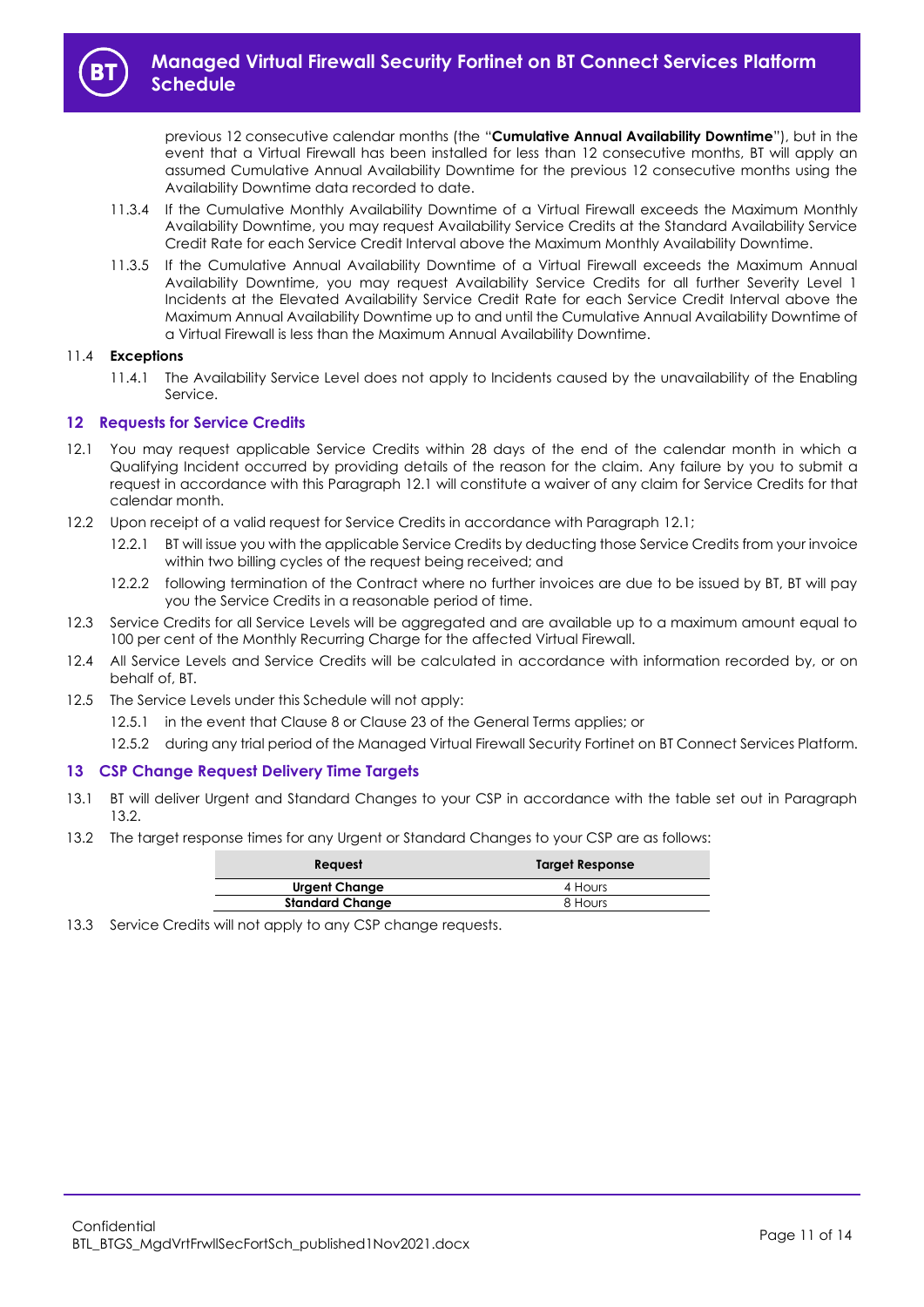

# <span id="page-11-0"></span>**Part D – Defined Terms**

## <span id="page-11-1"></span>**14 Defined Terms**

In addition to the defined terms in the General Terms, capitalised terms in this Schedule will have the below meanings (and in the case of conflict between these defined terms and the defined terms in the General Terms, these defined terms will take precedence for the purposes of this Schedule). BT has repeated some definitions in this Schedule that are already defined in the General Terms. This is to make it easier for you to find the definitions when reading this Schedule.

"**Acceptance Test Period**" has the meaning given in Paragrap[h 8.2.1.](#page-7-5)

"**Acceptance Tests**" means those objective tests conducted by you that when passed confirm that you accept the Managed Virtual Firewall Security Fortinet on BT Connect Services Platform and that the Managed Virtual Firewall Security Fortinet on BT Connect Services Platform is ready for use save for any minor non-conformities that will be resolved as an Incident in accordance with Paragraph [7.3.1.](#page-6-5)

"**Ad Hoc Professional Services**" has the meaning given in Paragraph 3.6.

"**Automated IOC Blocking**" has the meaning given in Paragrap[h 3.9\(b\)\(i\).](#page-2-1)

"**Availability**" means the period of time when a Virtual Firewall is functioning.

"**Availability Annual Target**" has the meaning given in the table at Paragraph [11.2.1](#page-9-3) for the relevant SLA Category.

"**Availability Downtime**" means the period of time during which a Qualifying Incident exists as measured by BT in accordance with Paragrap[h 11.3.1.](#page-9-4)

"**Availability Service Credit**" means the Service Credit available for a failure to meet the Availability Service Level and calculated at the Standard Availability Service Credit Rate or at the Elevated Availability Service Credit Rate as applicable.

"**Availability Service Level**" has the meaning given in Paragraph [11.1.1.](#page-9-5)

"**BT Blocklist**" means any IOCs which BT has identified using its Eagle-I Platform.

"**BT Portal**" means one or more webpages made available to you by BT to provide for one or more specific functions, such as service management, in relation to the Managed Virtual Firewall Security Fortinet on BT Connect Services Platform.

"**CSP**" means your customer security policy containing the security rules, set and owned by you, that are applied to the Virtual Firewall and determine the operation of the Managed Virtual Firewall Security Fortinet on BT Connect Services Platform.

"**CSP Production**" has the meaning given in Paragraph [3.7.](#page-2-2)

"**Cumulative Annual Availability Downtime**" has the meaning given in Paragraph [11.3.3.](#page-9-6)

"**Cumulative Monthly Availability Downtime**" has the meaning given in Paragrap[h 11.3.3.](#page-9-6)

"**Customer Equipment**" means any equipment including any Purchased Equipment and any software, used by you in connection with the Managed Virtual Firewall Security Fortinet on BT Connect Services Platform.

"**Eagle-I Enhanced Firewall Service**" means the Service Option specified at Paragraph [3.9.](#page-2-3)

"**Eagle-I Platform**" means the solution through which BT shall identify IOCs .

"**Elevated Availability Service Credit Rate**" means 8 per cent of the Monthly Recurring Charges for the applicable Virtual Firewall.

"**Enabling Service**" has the meaning given in Paragrap[h 5.1.](#page-3-7)

"**Existing Blocklist Enhancement**" has the meaning given in Paragraph [3.9\(a\)\(ii\).](#page-2-4)

"**Firewall Anti-Bot**" has the meaning given in Paragraph [3.5.](#page-2-5)

"**Firewall Anti-Virus**" has the meaning given in Paragraph [3.4.](#page-2-6)

"**Firewall Intrusion Detection and Prevention**" has the meaning given in Paragrap[h 3.2.](#page-1-6)

"**Firewall URL Filtering and Application Control**" has the meaning given in Paragrap[h 3.3.](#page-2-7)

"**General Terms**" means the general terms to which this Schedule is attached or can be found at [www.bt.com/terms,](http://www.bt.com/terms) and that form part of the Contract.

"**Image**" means a valid KVM qcow2 software image of the Virtual Firewall.

"**Incident**" means a failure to meet the On Time Delivery Service Level or an unplanned interruption to, or a reduction in the quality of, the Managed Virtual Firewall Security Fortinet on BT Connect Services Platform or particular element of the Managed Virtual Firewall Security Fortinet on BT Connect Services Platform.

"**Installation Charges**" means those Charges set out in any applicable Order in relation to installation of the Managed Virtual Firewall Security Fortinet on BT Connect Services Platform or any Purchased Equipment, Customer Equipment or BT Equipment as applicable.

"**Internet**" means a global system of interconnected networks that use a standard Internet Protocol to link devices worldwide.

"**Internet Protocol**" or "**IP**" means a communications protocol for devices connected to the Internet that specifies the format for addresses and units of transmitted data.

"**IOCs**" or "**Indicators of Compromise**" has the meaning given in Paragraph [3.9\(a\)\(i\).](#page-2-8)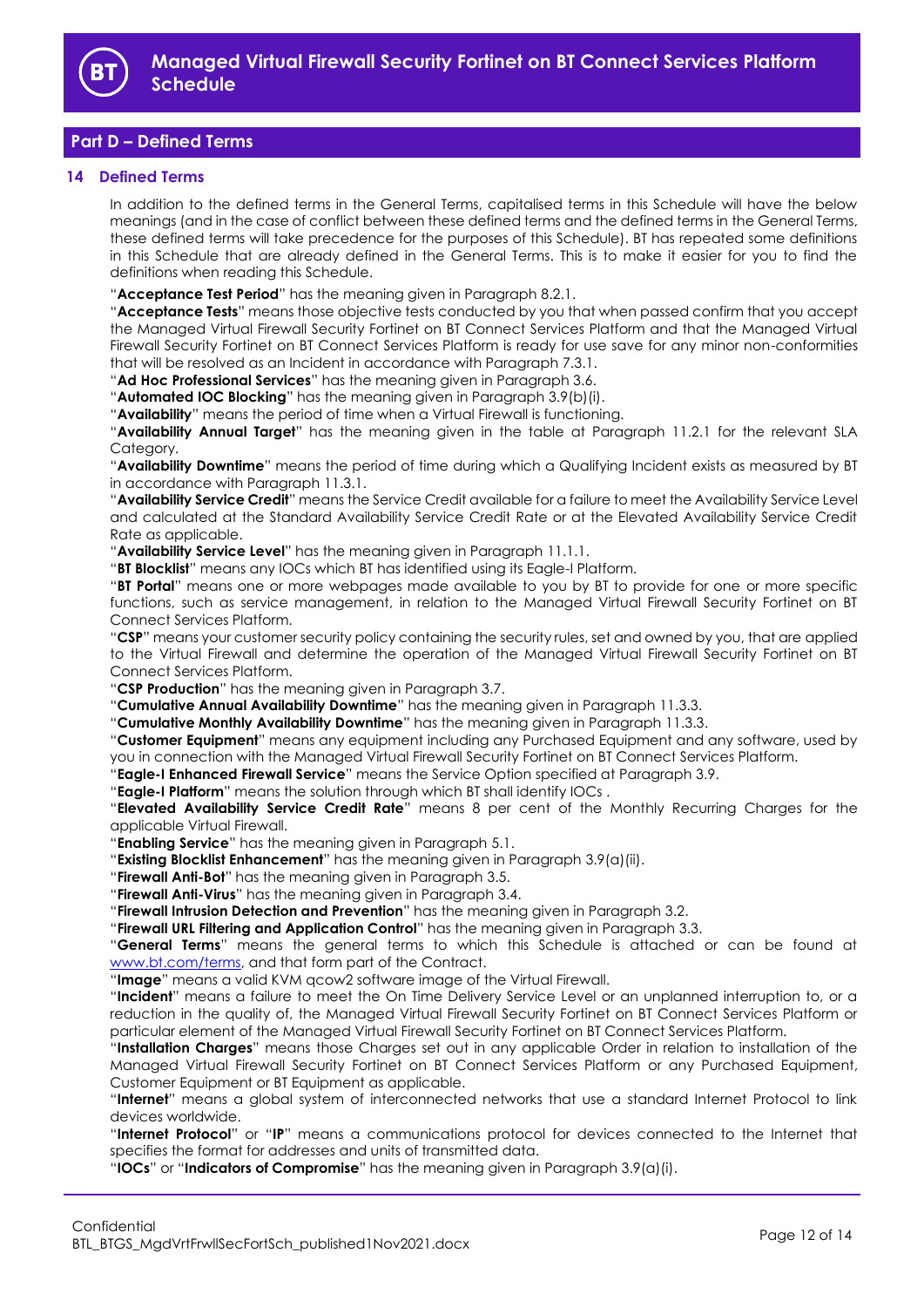

"**IP Address**" means a unique number on the Internet of a network card or controller that identifies a device and is visible by all other devices on the Internet.

"**LAN**" means local area network.

"**Log Streaming**" has the meaning given in Paragraph [3.8.](#page-2-9)

"**Managed Virtual Firewall Security Fortinet on BT Connect Services Platform**" has the meaning given in Paragraph [1.](#page-1-3)

"**Maximum Annual Availability Downtime**" has the meaning given in the table at Paragraph [11.2.1](#page-9-3) for the relevant SLA Category.

"**Maximum Monthly Availability Downtime**" has the meaning given in the table at Paragraph [11.2.1](#page-9-3) for the relevant SLA Category.

"**Minimum Period of Service**" means a period of 30 consecutive days beginning on the Service Start Date.

"**Monthly Recurring Charges**" means the monthly Recurring Charges for the applicable Virtual Firewall.

"**Notice to Amend**" has the meaning given in Paragraph [6.1.2.](#page-3-6)

"**On Time Delivery Service Credits**" means the Service Credit available for a failure to meet the On Time Delivery Service Level, which are equal to 4 per cent of the Recurring Charges for the applicable Virtual Firewall, per day.

"**On Time Delivery Service Level**" has the meaning given in Paragrap[h 10.1.](#page-9-7)

"**Planned Maintenance**" means any Maintenance BT has planned to do in advance.

"**Professional Services**" means those services provided by BT which are labour related services.

"**Qualifying Incident**" means a Severity Level 1 Incident, except where any of the following events have occurred:

- (a) the Managed Virtual Firewall Security Fortinet on BT Connect Services Platform has been modified or altered in any way by you, or by BT in accordance with your instructions;
- (b) Planned Maintenance;
- (c) you have performed any configurations on the Enabling Service that BT did not approve or you cease or disable the Enabling Services;
- (d) an Incident has been reported and BT cannot confirm that an Incident exists after performing tests; or
- (e) you requested BT to test the Managed Virtual Firewall Security Fortinet on BT Connect Services Platform at a time when no Incident has been detected or reported.

"**RAM**" means random access memory.

"**Recurring Charges**" means the Charges for the Managed Virtual Firewall Security Fortinet on BT Connect Services Platform or applicable part of the Managed Virtual Firewall Security Fortinet on BT Connect Services Platform that are invoiced repeatedly in every payment period (e.g. every month), as set out in any applicable Order.

"**Service Credit Interval**" has the meaning given in the table at Paragraph [11.2.1](#page-9-3) for the relevant SLA Category. "**Service Desk**" means the helpdesk that you are able to contact to submit service requests, report Incidents and ask questions about the Managed Virtual Firewall Security Fortinet on BT Connect Services Platform.

"**Service Level**" means each of the On Time Delivery Service Level and the Availability Service Level.

"**Service Management Boundary**" has the meaning given in Paragrap[h 4.](#page-3-0)

"**Service Options**" has the meaning given in Paragraph [3.](#page-1-5)

"**Service Start Date**" means the date BT first makes a Managed Virtual Firewall Security Fortinet on BT Connect Services Platform available to you even if access to the BT Portal is not available.

"**Severity Level 1 Incident**" means a Qualifying Incident that cannot be circumvented and that constitutes a complete loss of service at a Virtual Firewall.

"**Security Information and Event Management**" or "**SIEM**" means software operating centrally which collects, stores, and analyses logs from perimeter to end user. It monitors for security threats in real time for quick attack detection, containment, and response with holistic security reporting and compliance management.

"**SLA Category**" means the category, which, in accordance with the table set out at Paragraph [11.2.1,](#page-9-3) specifies the following in relation to the applicable Virtual Firewall:

- (a) Availability Annual Target;
- (b) Maximum Annual Availability Downtime;
- (c) Maximum Monthly Availability Downtime; and
- (d) Service Credit Interval.

"**Standard Availability Service Credit Rate**" means 4 per cent of the Monthly Recurring Charges for the applicable Virtual Firewall.

"**Standard Change**" means upgrades and modifications resulting from planned developments and security improvements.

"**Standard Service Components**" has the meaning given in Paragraph [2.](#page-1-4)

"**Ticket**" means the unique reference number provided by BT for an Incident and that may also be known as a "**fault reference number**".